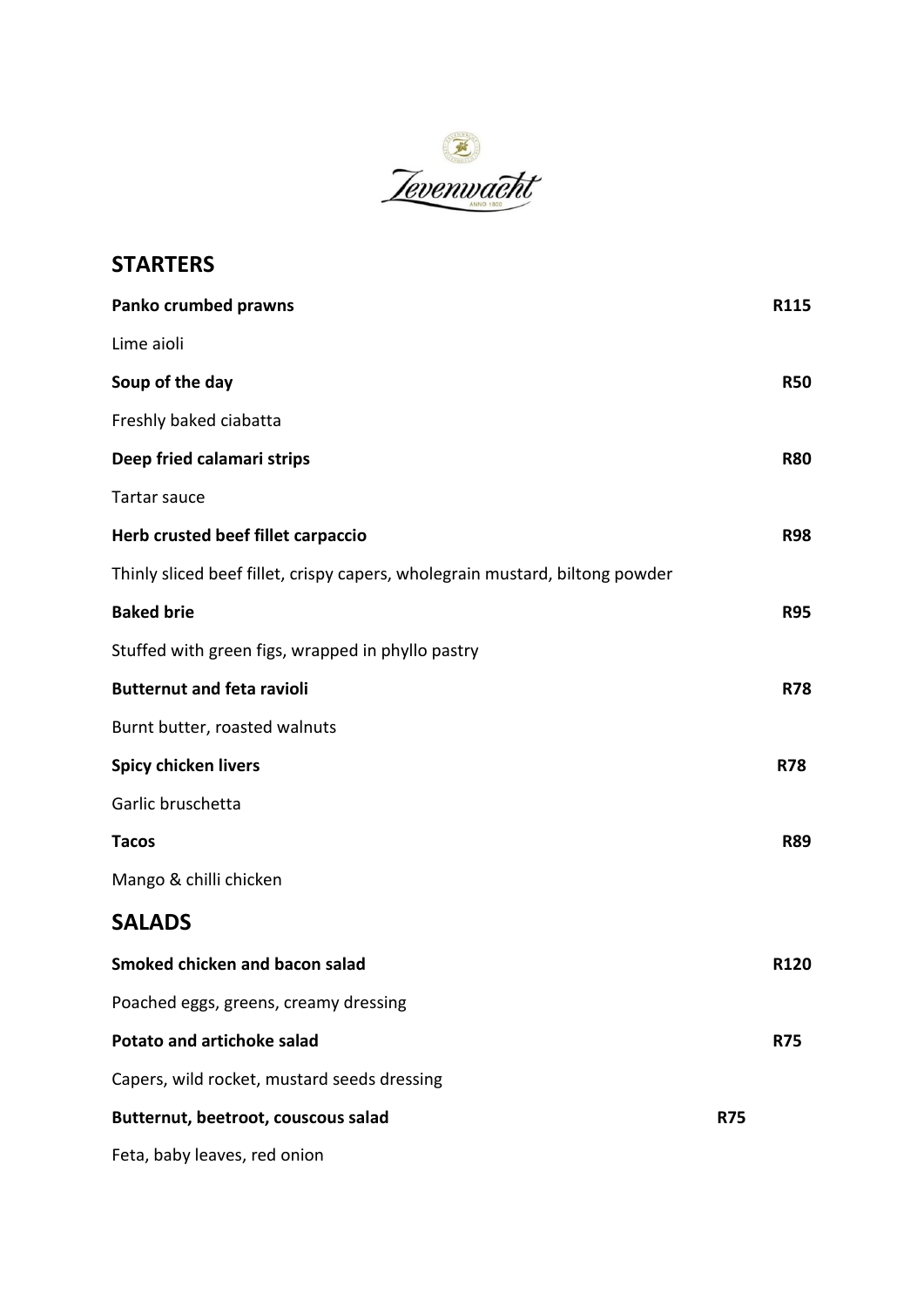

## **MAINS Grilled hake fillet R135** Tartare sauce **Oven baked Norwegian salmon** R275 Fresh dill sauce **Grilled lamb rump R245** Pan juices, green bean lyonnaise **Caramelised deboned chicken thighs R155** Portabellini mushroom sauce **Matured chalmar beef sirloin 200g / 300g R175 / R215** Parmesan potato croquettes **Flame grilled beef fillet** R225 Herb butter **The above with your choice of** Mash, croquettes, chips or a mixed side salad **Side orders** Broccoli and cauliflower with cheese sauce **R20** Pumpkin fritters **R20 Sauces**  Green peppercorn sauce **R30** Mushroom sauce **R30**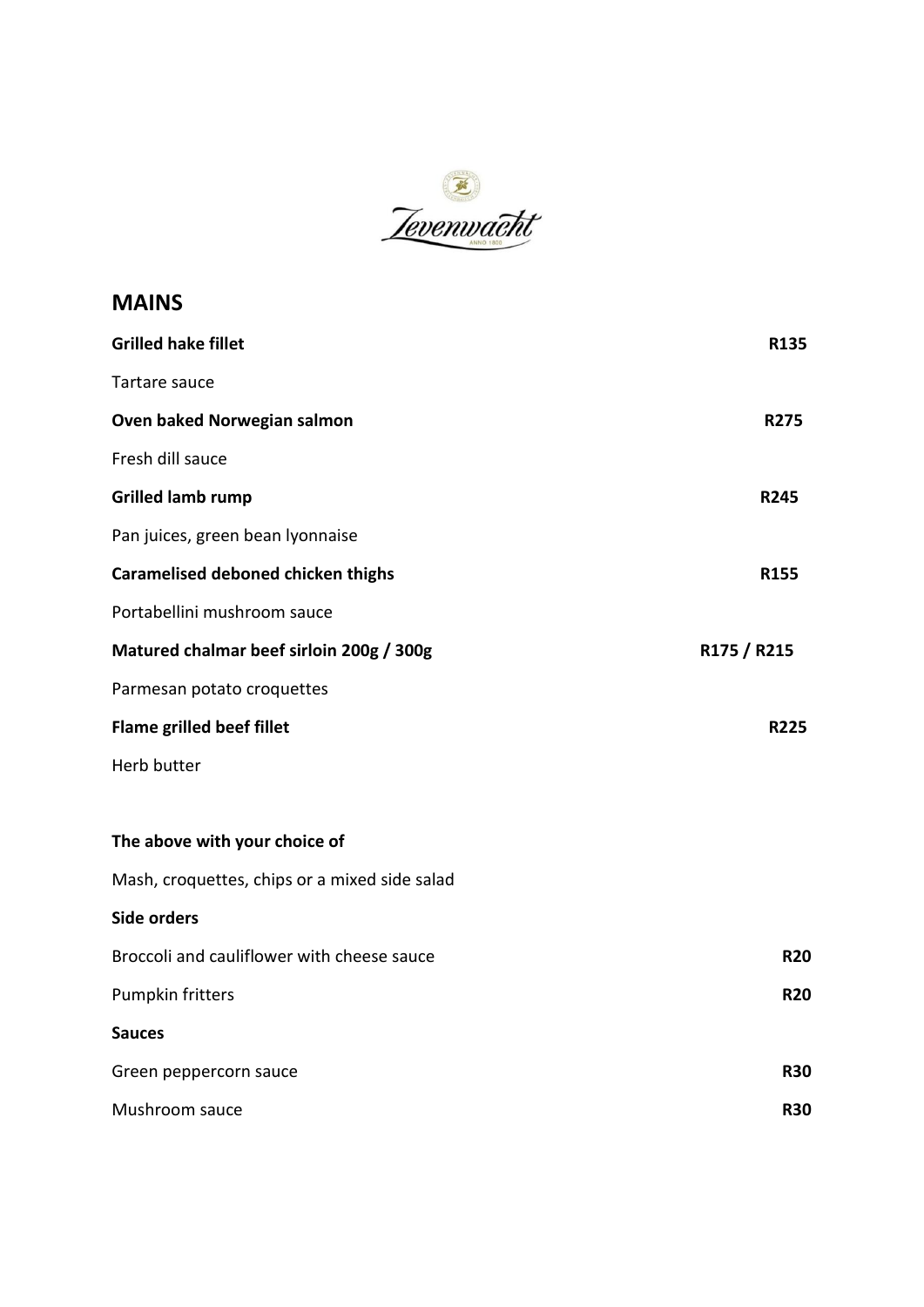

## **Hearty Home Cooked Dishes**

| Slow braised oxtail- mash potato                                                 | R215        |
|----------------------------------------------------------------------------------|-------------|
| Cottage pie-veg of the day                                                       | R145        |
| Traditional bobotie-basmati rice                                                 | R145        |
| Chicken or pepper steak pie- fries, salad                                        | <b>R130</b> |
| <b>Gourmet Burgers</b>                                                           |             |
| Zevenwacht burger                                                                | R130        |
| 200g homemade beef patty, lettuce, tomato, dill cucumber, cheddar cheese, bacon, |             |
| onion marmalade, egg, tempura onion rings, chips                                 |             |
|                                                                                  |             |
| <b>Chicken burger</b>                                                            | R130        |
| Grilled chicken breast, grilled pineapple, lettuce, tomato, dill cucumber,       |             |
| tempura onion rings, chips                                                       |             |
|                                                                                  |             |
| Vegetarian burger<br>(V)                                                         | <b>R130</b> |
| Mushroom patty, chargrilled peppers, cheese slice, tempura onion rings, chips    |             |
| <b>PASTA</b>                                                                     |             |
| Potato gnocchi                                                                   | <b>R155</b> |
| Truffle flavoured exotic mushrooms, parmesan                                     |             |
| <b>Beef lasagna</b>                                                              | R140        |
| Side salad                                                                       |             |
| Creamy chicken and bacon penne                                                   | R145        |
| Dehydrated tomato, grated pecorino                                               |             |